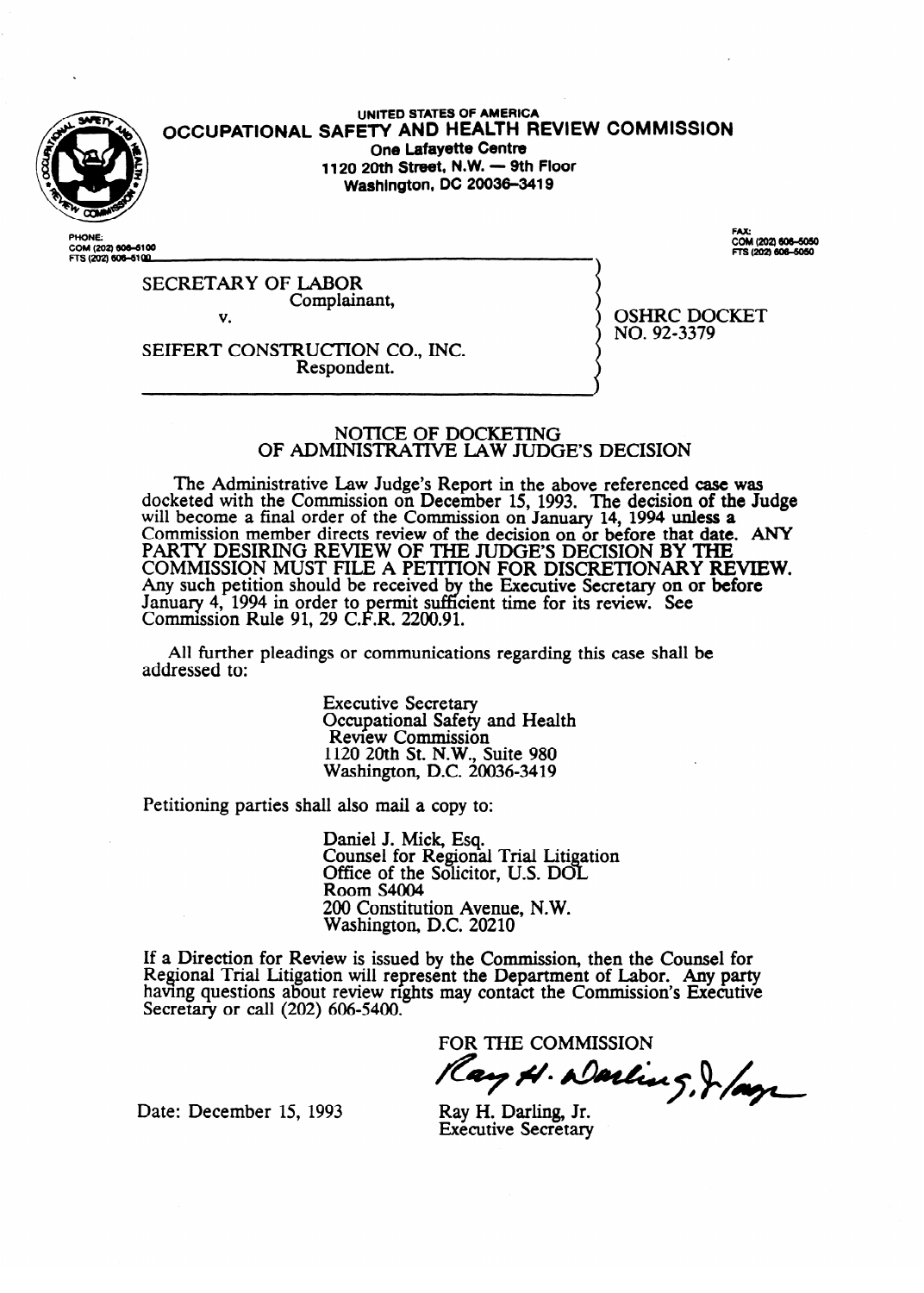#### DOCKET NO. 92-3379

# NOTICE IS GIVEN TO THE FOLLOWING:

Daniel J. Mick, Esq. Counsel for Regional Trial Litigation Office of the Solicitor, U.S. DO Room S4004 200 Constitution Ave., N.W. Washington, D.C. 20210

Marshall H. Harris, Esq. Regional Solicitor Office of the Solicitor, U.S. DOL 14480 Gateway Building 3535 Market Street Philadelphia, PA 19104

James F. Sassaman, Director of Safety GBCA P.O. Box 15959 36 South 18th Street Philadelphia, PA 19103

**Michael H. Schoenfeld Administrative Law Judge Occupational Safety and Health Review Commission One Lafayette Centre**  1120 **20th St. N.W., Suite 990 Washington, DC 20036-3419** 

00018227207 :03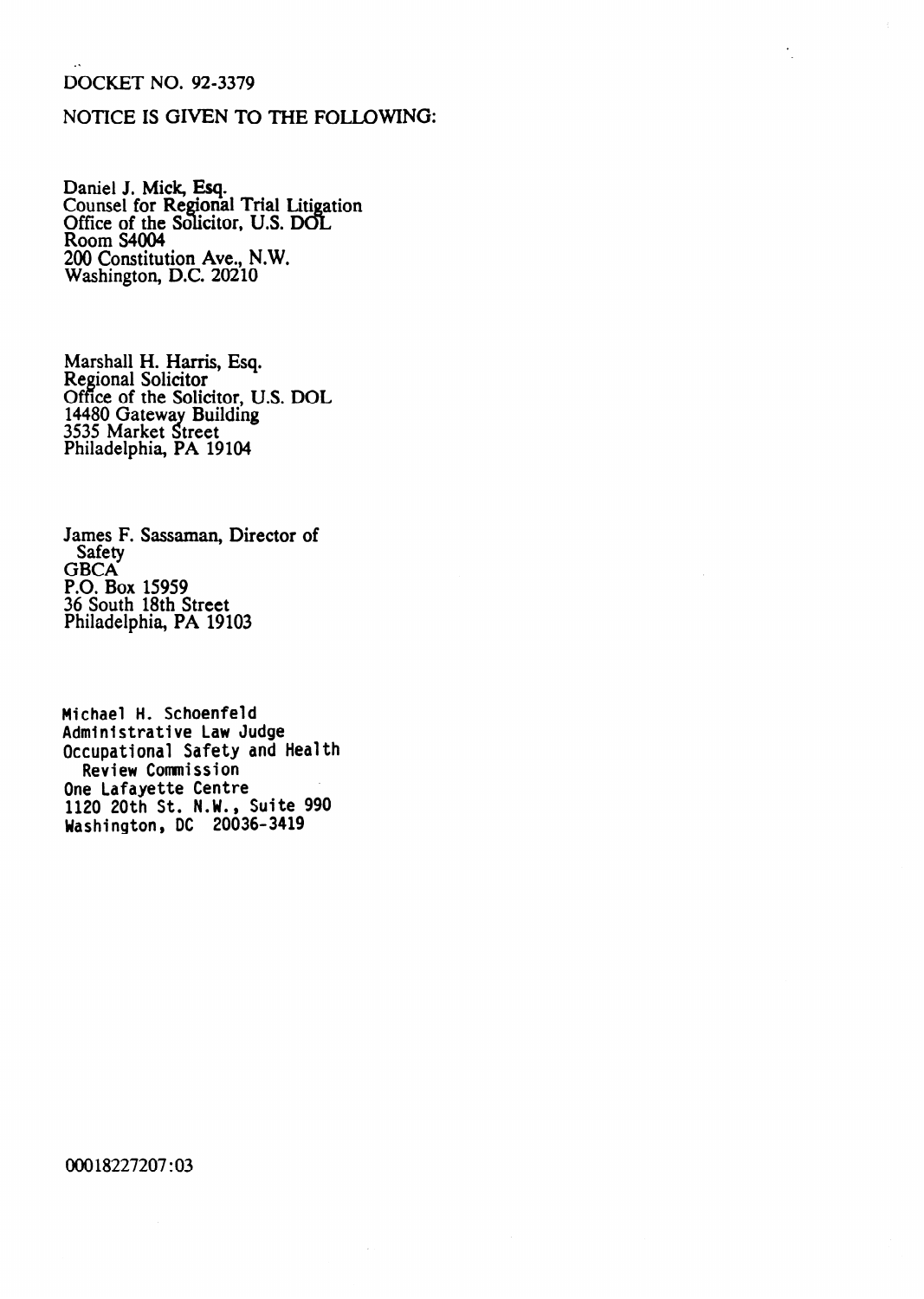| r |        |  |
|---|--------|--|
|   | ľ      |  |
| ٦ | ٠<br>г |  |

UNITED STATES OF AMERICA OCCUPATIONAL SAFETY AND HEALTH REVIEW COMMISSION **One Lafayette Centre** 1120 20th Street, N.W. - 9th Floor **Washington, DC 20036-3419** 

PHONE:<br>COM (202) 808-6100 IS (202) 606-6100

FAX: COM (202) 606-5050<br>FTS (202) 606-5050

| SECRETARY OF LABOR,    |  |  |
|------------------------|--|--|
| Complainant,           |  |  |
|                        |  |  |
| v.                     |  |  |
| <b>SEIFERT</b>         |  |  |
| CONSTRUCTION CO., INC. |  |  |
|                        |  |  |
| Respondent.            |  |  |
|                        |  |  |

τŀ,

: **OSHRC Docket No. 92-3379**<br>:

### DECISION AND ORDER

This case arises under the Occupational Safety and Health Act of 1970, 29 U.S.C. § § 651 - 678 (1970) ("the Act").

 $\sigma$  sole in this matter is whether the violation of 29 C.F.R.  $\sqrt{N}$ , which response the means within the meaning of  $$ 17(k)$  of the Act.<br>Respondent was issued a citation alleging one serious violation for a failure to comply

with the standard at 29 C.F.R. § 1926.500(d)(1). An amendment so as to allege a violation of 29 C.F.R.  $$ 1926.500(b)(8)$  in the alternative was made and granted. The parties requested that the case be decided without a hearing and submitted a joint Stipulation of Facts. This Decision and Order is based upon the facts as stipulated. Respondent's written argument following the filing of the stipulation essentially concedes the applicability of the standard, the existence of the violative condition, employee exposure to the condition, and Respondent's knowledge thereof. Thus, all of the essential elements of a violation have

 $R_{\rm eff}$  all of the essential elements of the essential elements of a violation have essential elements of a violation have  $\alpha$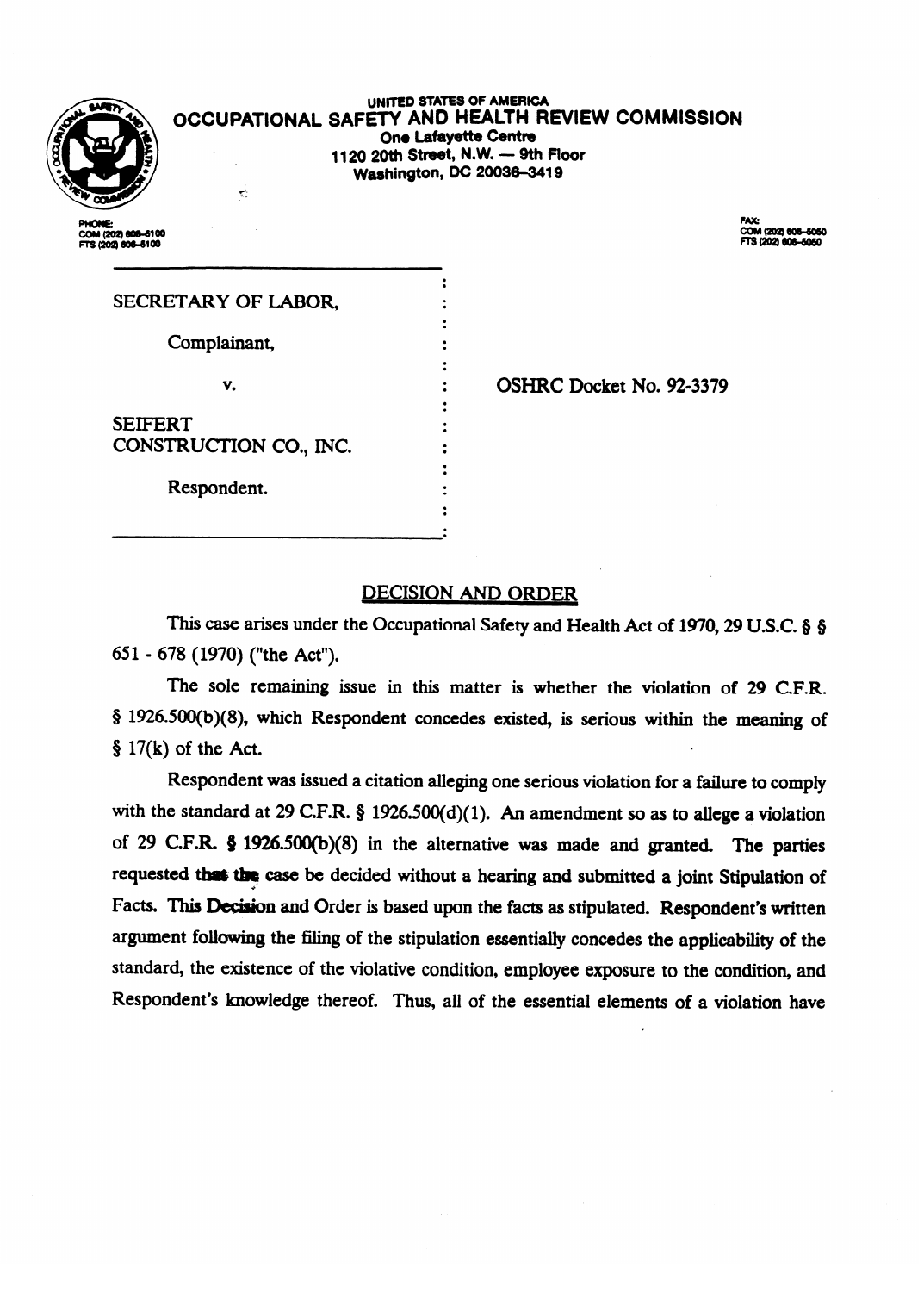been taken by Respondent as proven.<sup>1</sup> Astra Pharmaceutical Products, Inc., 9 BNA OSHC **21x2129** (Na 786247,198l).

The Secretary has alleged that this violation is serious within the meaning of  $\S 17(k)$ of the Act. Under section 17(k) of the **Act, 29 U.S.C.** 0 666(j), **a** violation is serious **where**  there is a substantial probability that death or serious physical harm could result from the violative condition. **It is** the likelihood **of serious physical** harm or death arising from an accident rather than the likelihood of the accident occurring **which** is considered in determining whether a violation is serious. Dravo Corp., 7 BNA **OSHC 2095, 2101, (No.**  16317, 1980), pet. for review denied, 639 F.2d 772 (3d Cir. 1980). In is not necessary for the occurrence of the accident itself to be probable. It is sufficient if the accident is possible, and its probable result would be serious injury or death. *Brown & Root, Inc., Power Plant Div., 8* **BNA OSHC** 1055, 1060 (No. 76-3942, 1980). The **Commission has held serious**  violations to have been demonstrated under circumstances where the hazard was a fall of ten to fifteen feet. *Brown-McKee, Inc.*, 8 BNA OSHC 1247 (No. 76-982, 1980); P.P.G. *Industries, Inc., 6 BNA OSHC 1050 (No. 15426, 1977).* 

Facts relating to the **issue of seriousness are included in the stipulation. Paragraphs**  5 and 6 describe the characteristics of the violative condition. **Paragraphs 9 and 10 describe**  what the content of the Compliance Officer's testimony would be if he took the stand. In essence, he would testify that an employee could stumble **or** fall **and sustain broken bones**  due to the 8" depressions, some of which had four 5-inch **bolts located in the opening. On**  the other hand, paragraphs 12,13,14 and 15 describe what testimony would **have been** given . by Respondent's General Superintendent, **a** tradesman with over 20 years **experience in the**  industry.

**,** 

**Inasmuch** as the case was submitted **on stipulated facts, with no testimony being taken**  from either "witness," there may well be no issue of credibility as between the testimony of the compliance officer and the superintendent. There is however, a reasoned manner **with**  which to resolve this case.

<sup>&#</sup>x27; Even if not conceded by Respondent, the facts as stipulated to are sufficient to **support**  the alleged violation.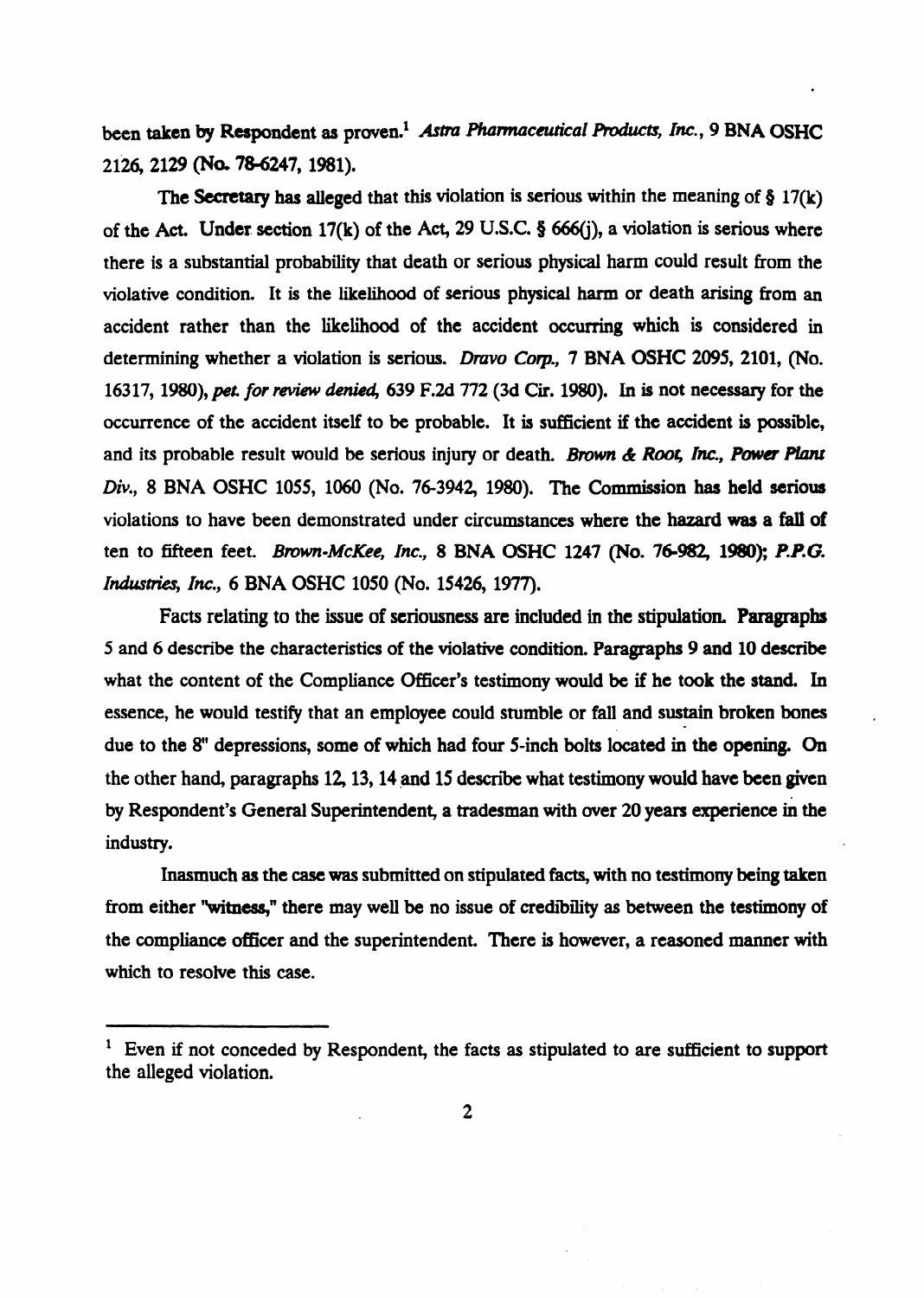As the advocate of an order, the Secretary bears the burden of proof as to the alleged seriousness of an alleged violation. Thus, the Secretary, after proving a violation, has the burden to show by a preponderance of the evidence of record that the violation is serious if it has been alleged as such. In this case, the evidence is, at best, in equipoise. If the testimony of the compliance officer and that of the superintendent are given equal weight neither tips the scale in one direction or the other. Under these circumstances, the Secretary has not proven the seriousness of the alleged violation.

On the other hand, if a comparative weight of the evidence assessment of the stipulated proffered statements of the compliance officer and superintendent were required to be made based solely on the stipulation, the view of the superintendent would have to prevail. Even if the Compliance Officer's opinions are to be accorded some weight, the only way to assess what weight they should be given must be based upon his education and personal experience. In this stipulation there is no indication whatsoever of the degree of the compliance officer's experience as a CO or in employee safety at all. Nor is there any indication that he is experienced in the field of construction. The Superintendent, however, is shown to have over 20 years experience in the particular industry, that he knows of no serious hazards resulting from such floor depressions, and that he has stepped into floor depressions without serious consequences. While much of such testimony goes to the likelihood of an accident occurring rather than the consequences of a mishap, the lack of a serious injury over 22 years tends to show that such an incident would "probably" not result in serious injury or death. On balance, the weight of the evidence is that stepping into a depression such as existed at this work site would probably not result in serious injury or death. Accordingly, the alleged violation is not serious as alleged.

As an other than serious violation of the Act a civil penalty of \$100 is appropriate.

# FINDINGS OF FACT

All findings of fact necessary for a determination of all relevant issues have been made above. Fed. R. Civ. P. 52(a). All proposed findings of fact and conclusions of law inconsistent with this decision are hereby denied.